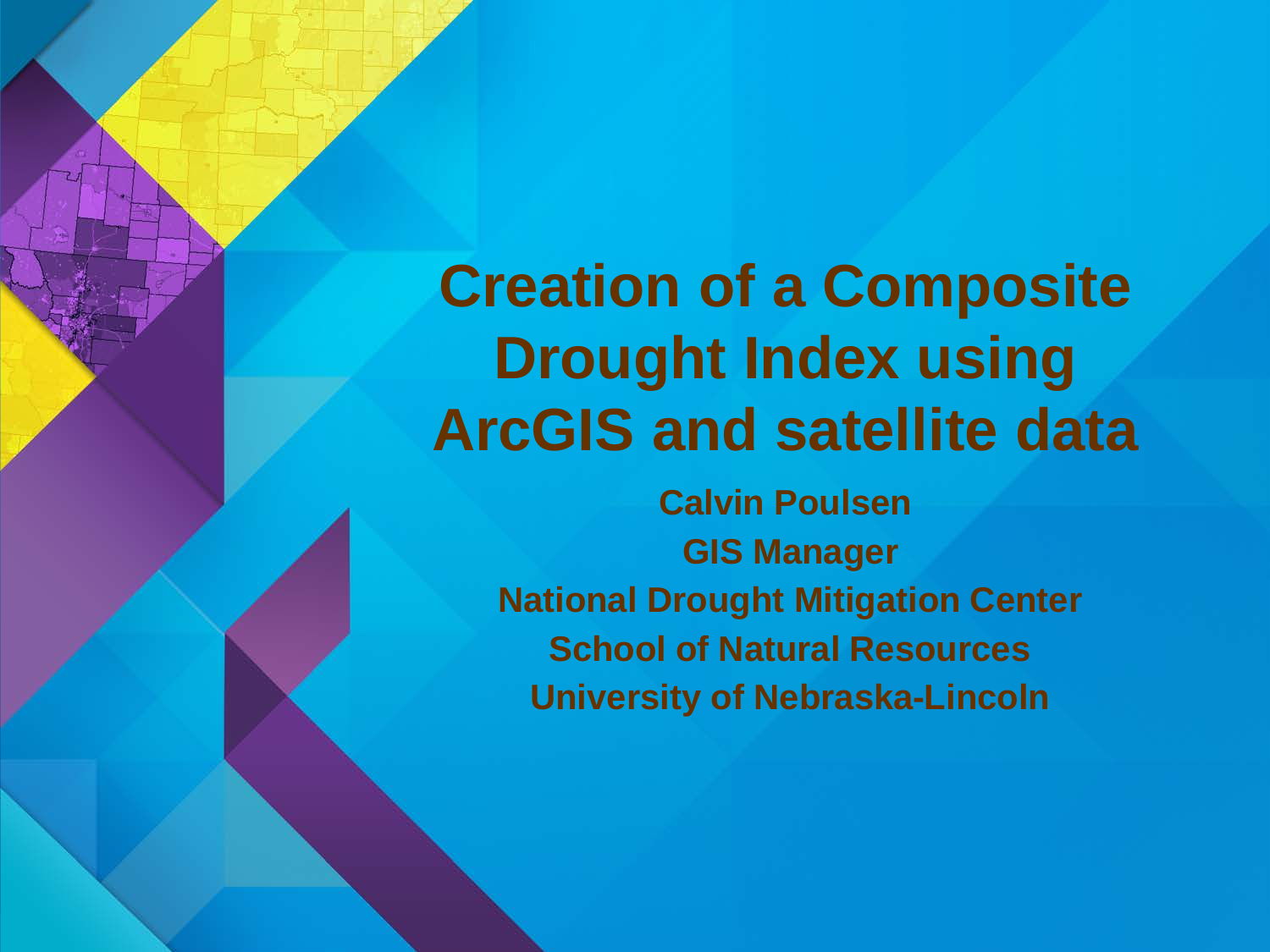**Types of Drought:**

- **Meteorological**
- **Agricultural**
- **Hydrological**
- **Socioeconomic**

- **There are** *indices for all* **of these types of drought**
- **There is** *no one definition* **of drought**
- **Thus, there is** *no one-size-fits-all* **drought index or indicator**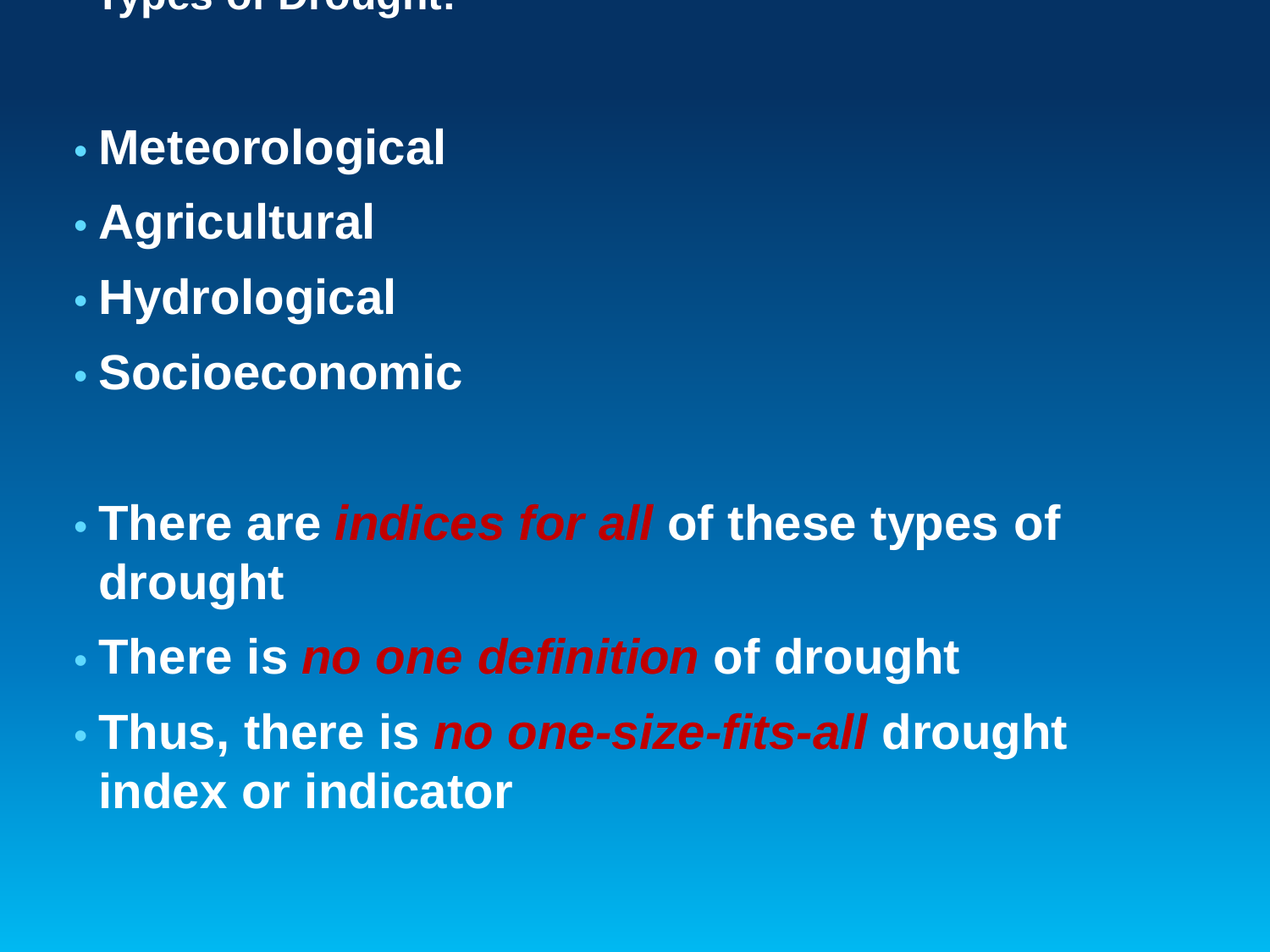# **Monitoring the Drought Hazard: Many Parameters and Indices to Choose from:**

## **Parameters (Indicators) to measure:** temperature,

precipitation, soil moisture, reservoir/lake levels, streamflow, ground water, snow pack, ET, vegetation health/stress, short and longterm/seasonal forecasts, *impacts!*

#### **Meteorological/Agricultural Indices**

- Percent of normal precipitation
- Deciles
- Standardized Precipitation Index (SPI/SPEI)
- Palmer Drought Severity Index (PDSI, scPDSI)
- Aridity Index

#### **Hydrologic Drought Indices**

- Palmer Hydrological Drought Index (PHDI)
- Surface Water Supply Index (SWSI)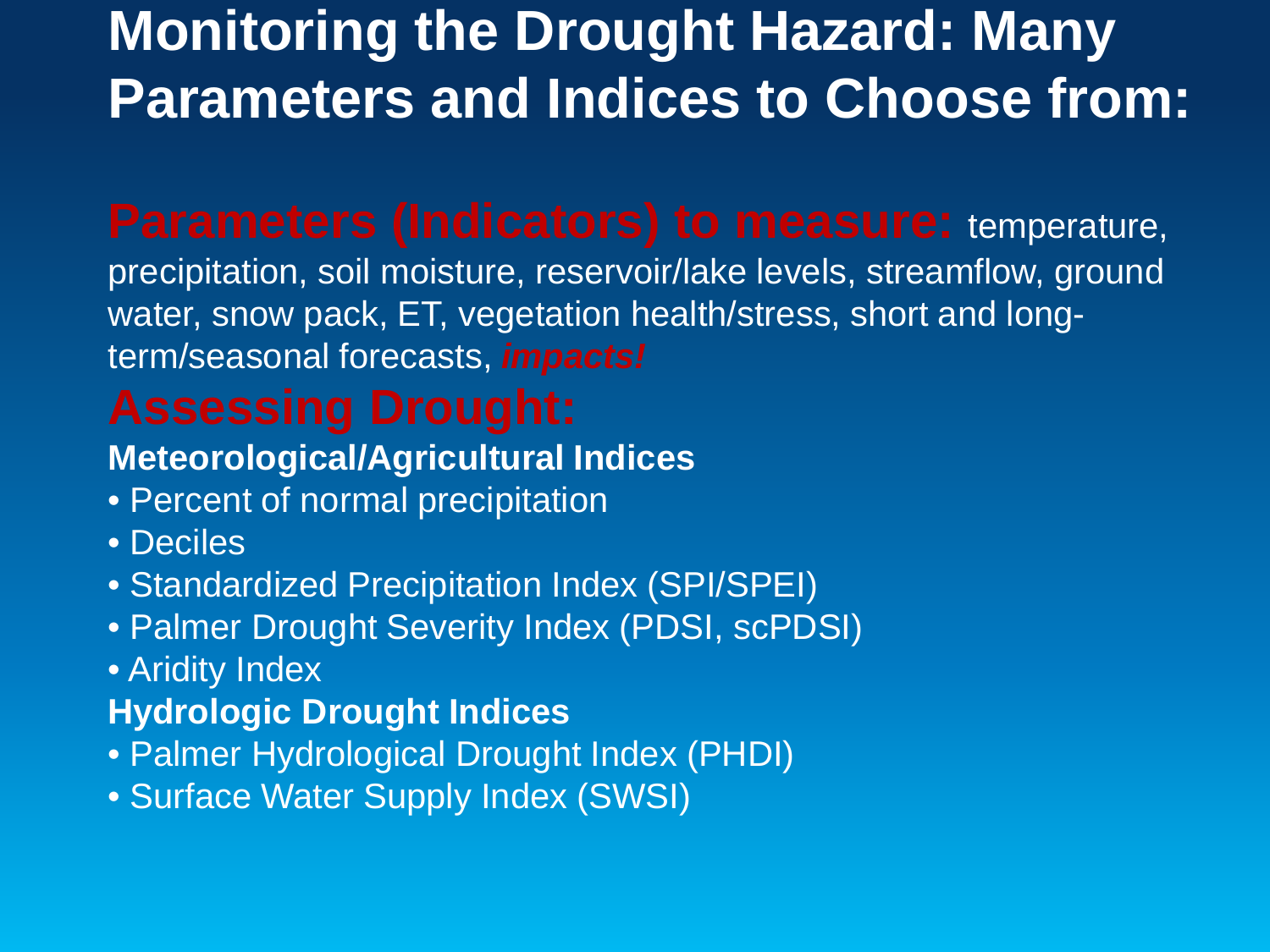#### **Importance of Drought Indices**

- *Simplify* **complex relationships and provide a good communication tool for diverse audiences/users**
- *Quantitative* **assessment of anomalous climatic conditions**
	- **Intensity**
	- **Duration**
	- **Spatial extent**
- *Historical* **reference (probability of recurrence)**
	- **Planning and design applications**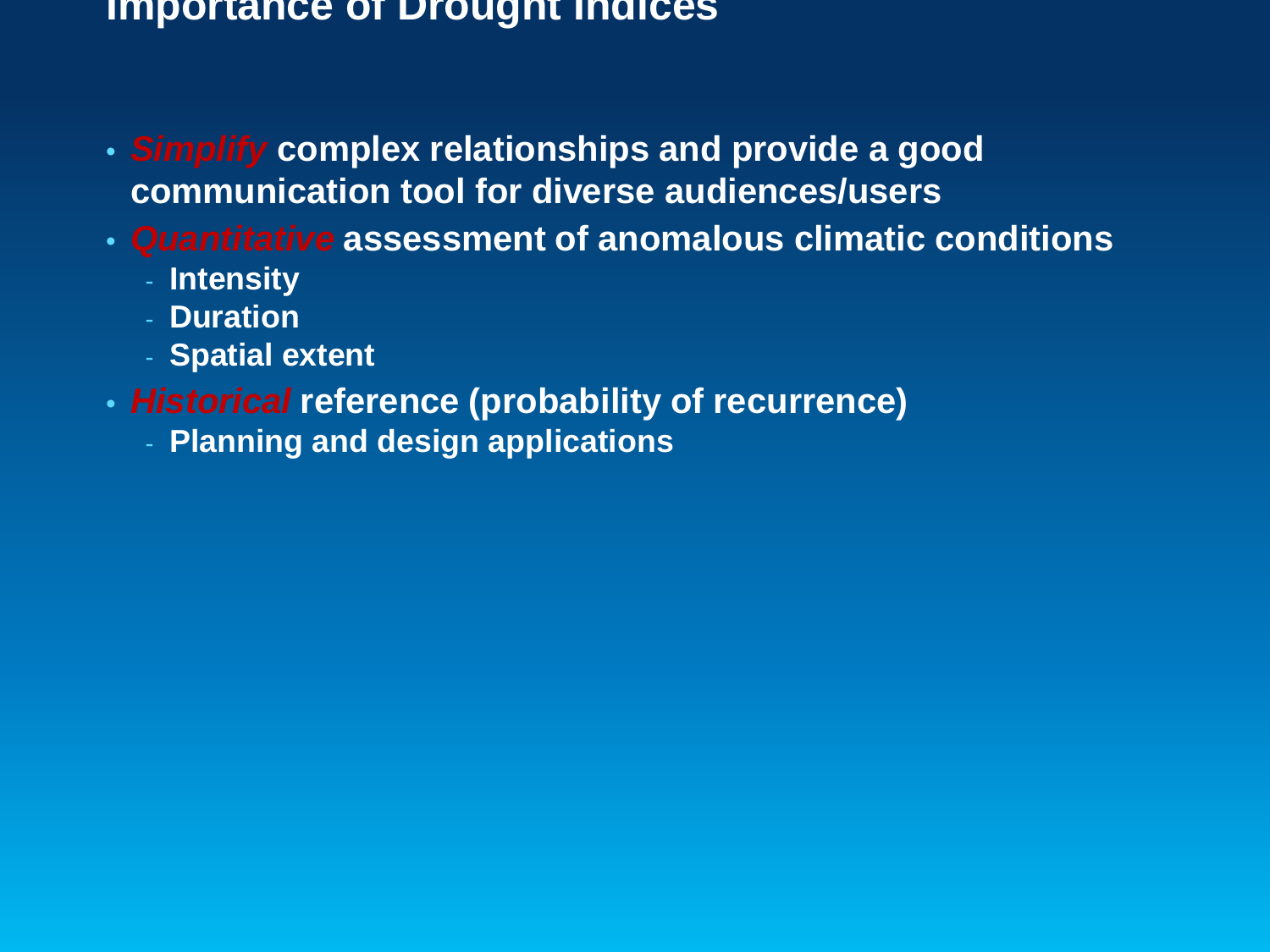**Approaches to Drought Assessment**



- **Single indicator or index**
- **Multiple indicators or indices**
- *"Composite"* **or "hybrid" indicators**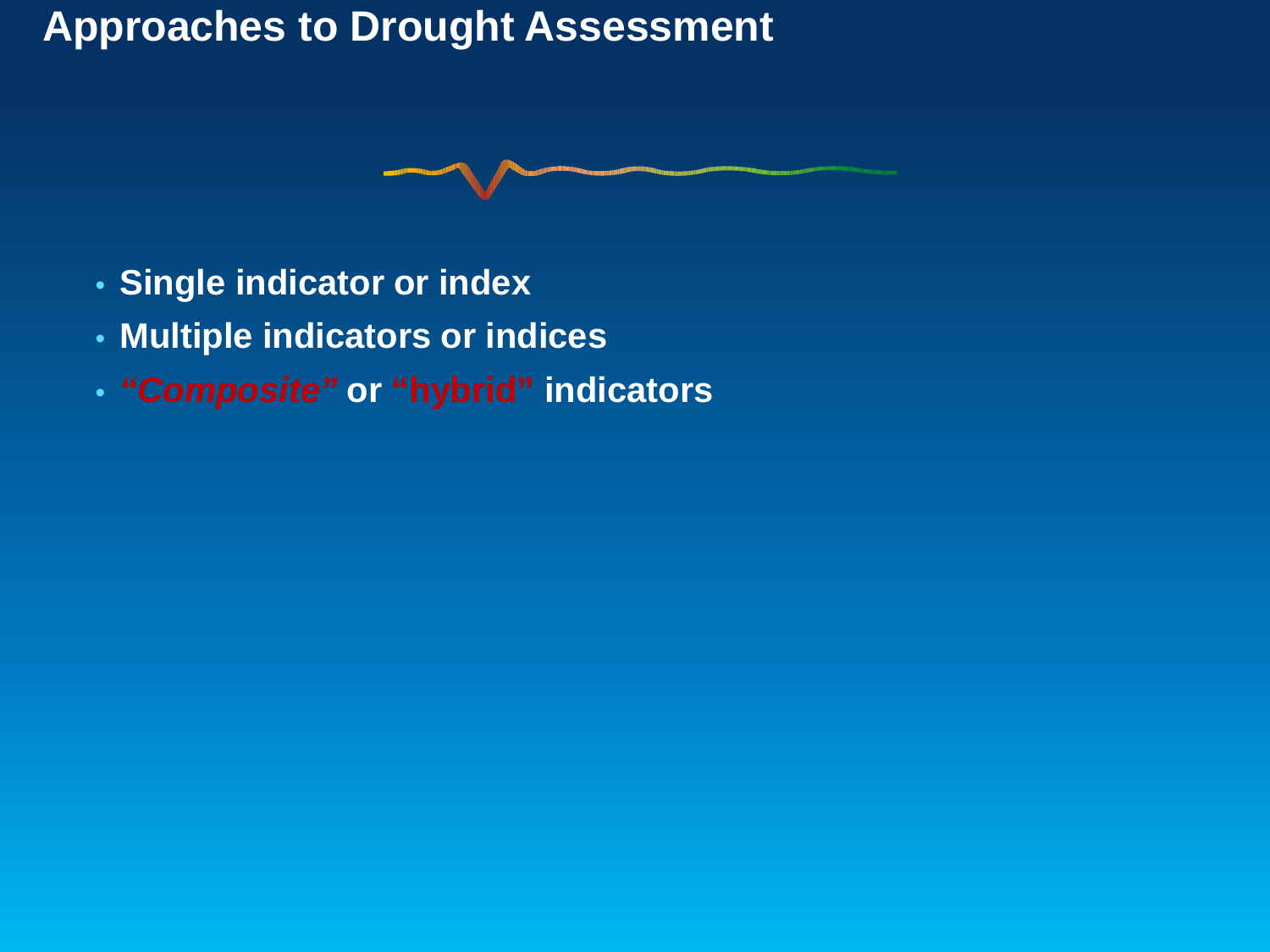#### **Approaches to Drought Assessment**

- **Single index or indicator (parameter)**
- **Multiple indices or indicators**
- *Composite (or "hybrid") Indicator*
	- *Integrates several indicators/indices*
	- *Convergence of evidence approach*

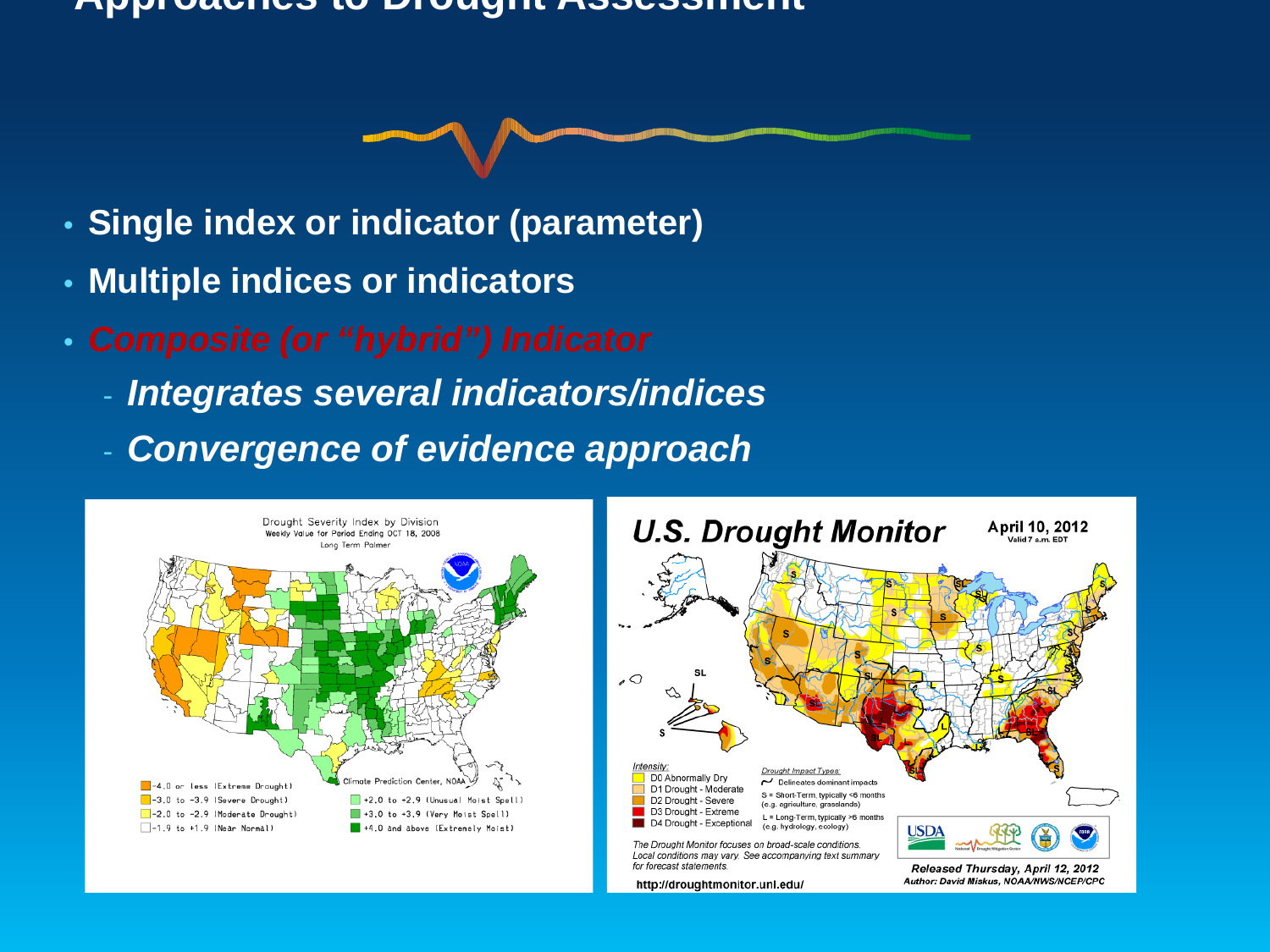#### **Why use a Gridded Approach?**

**The driving force behind the use of satellite products as inputs for the Composite Drought Index is the lack of long-term weather stations in many developing areas.**

**Without these records it is very difficult to calculate an of the indicators normally used in many of the more commonly used indices.**

**In many cases the only indicator that can be calculated is SPI. SPI alone may not accurately describe the drought conditions especially in naturally drier climates.**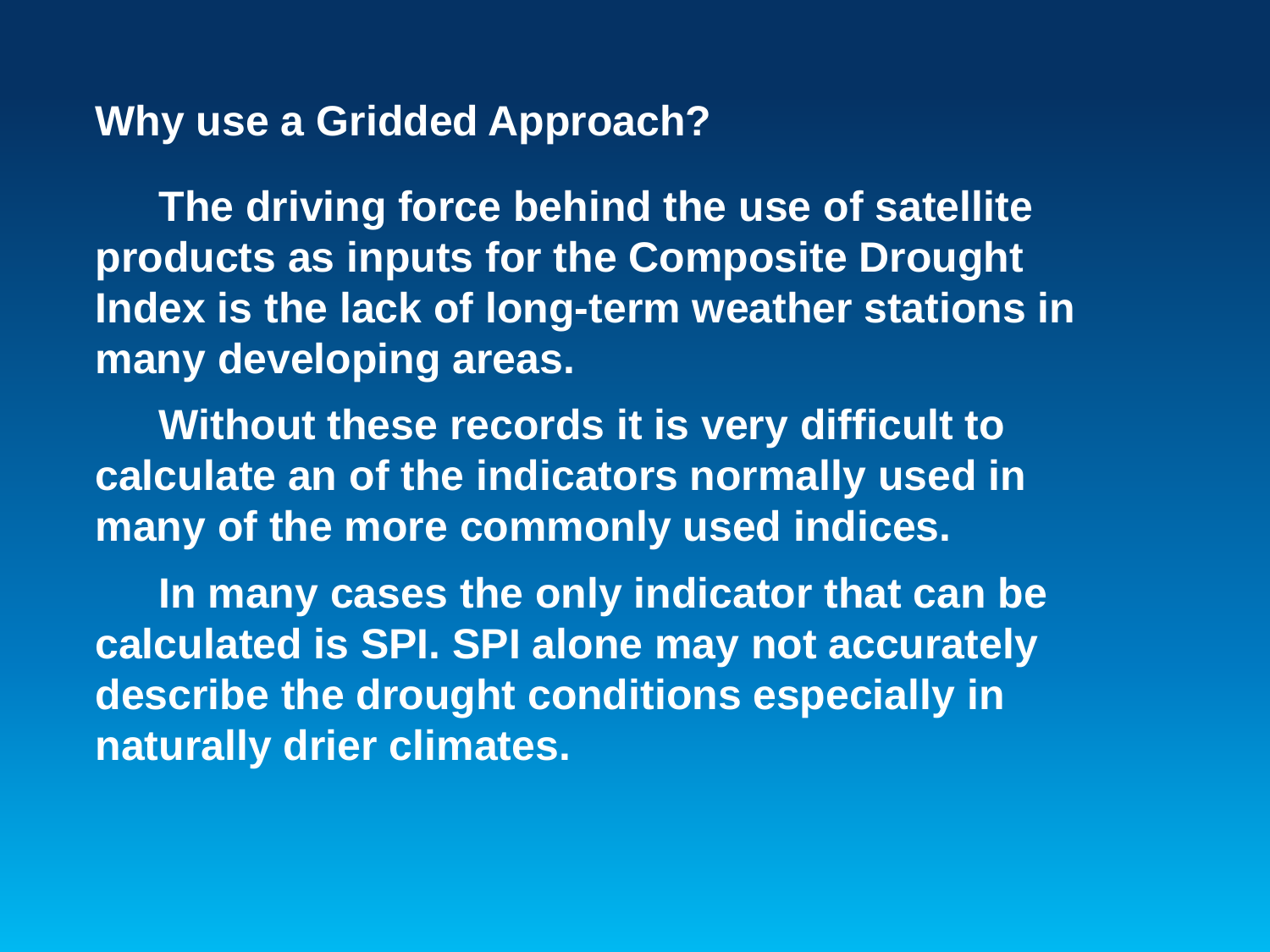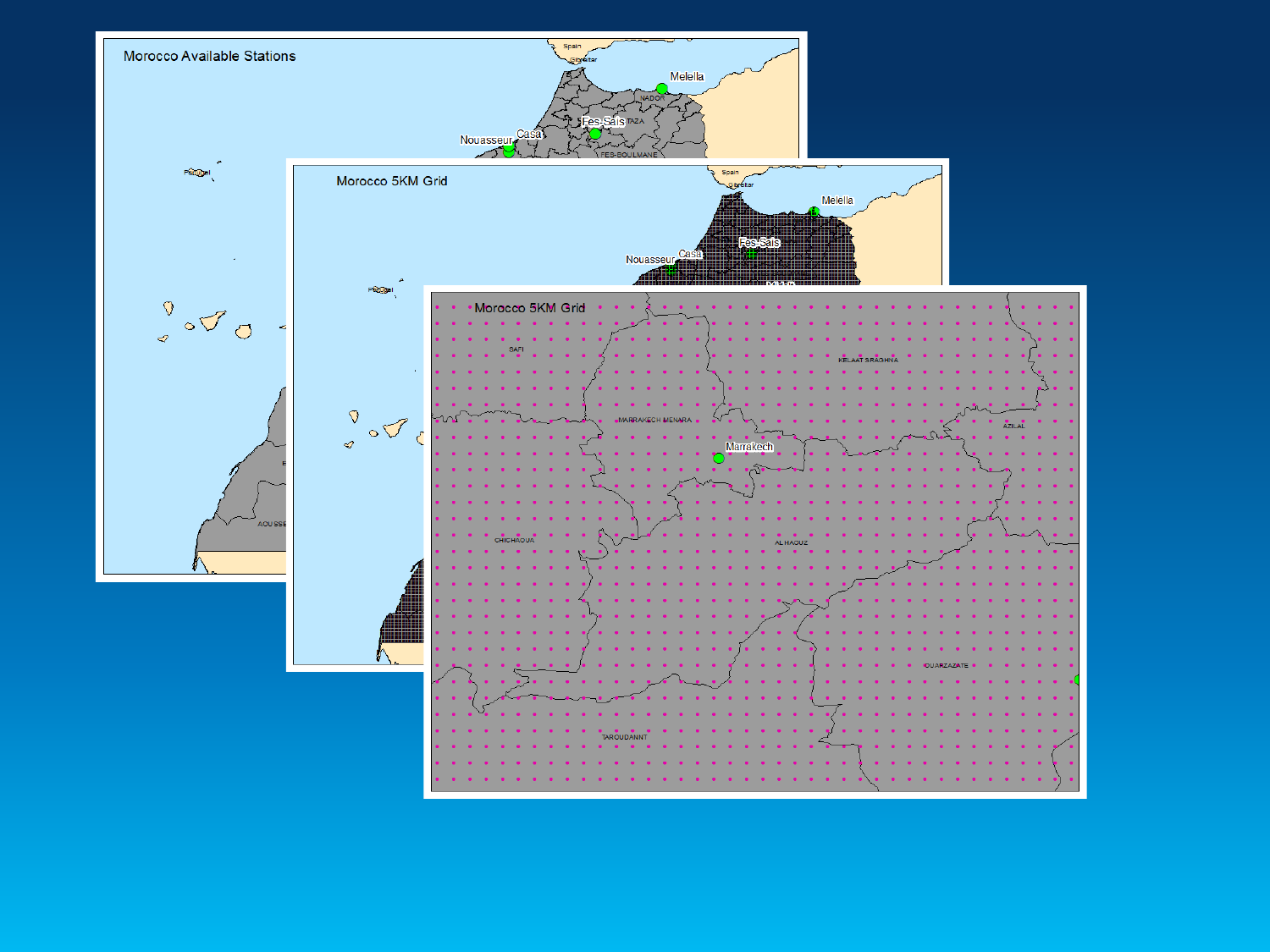#### **Key Considerations in Using Remote Sensing for 'Operational' Agricultural Drought Monitoring**

- **1. 'Anomaly' products are needed to represent how the 'current' conditions related to historical baseline conditions for a given location and time period to establish the 'severity' of the drought conditions.**
	- **Examples…..'Percent of normal/average' and percentiles**
	- **The historical satellite data record can vary by instrument and data product, which can influence the baseline conditions that determine the magnitude of the anomaly (severity of the drought condition).**



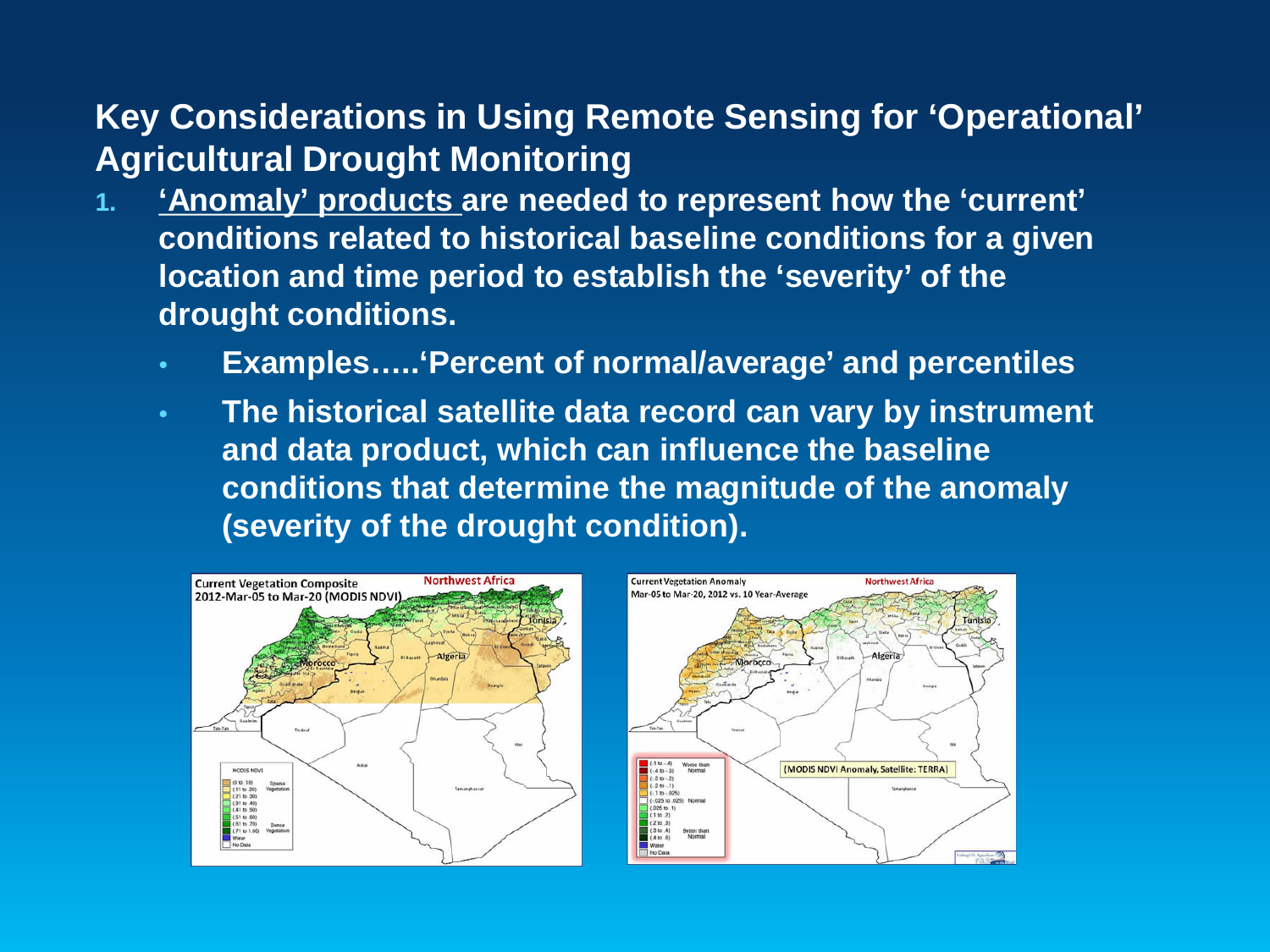#### **Key Considerations in Using Remote Sensing for 'Operational' Agricultural Drought Monitoring**

- **2. Data update cycle – how often are the data updated (e.g., weekly, bi-weekly, or monthly)**
- **3. Data latency – time between the spectral remote sensing observation and the production of the data input for the composite indicator calculation (e.g., 24 hours, one-week, or one-month)**
- **4. Operational commitment of long-term production of the remote sensing data set(s) and/or product(s) from organization providing the source data.**
- **5. Data access – what is the data sharing policy sharing of organization producing the remotely sensed data product**
- *Option can varying including:* 
	- **Free, open access to general public**
	- **Registration or special permissions registration**
	- **Fees required**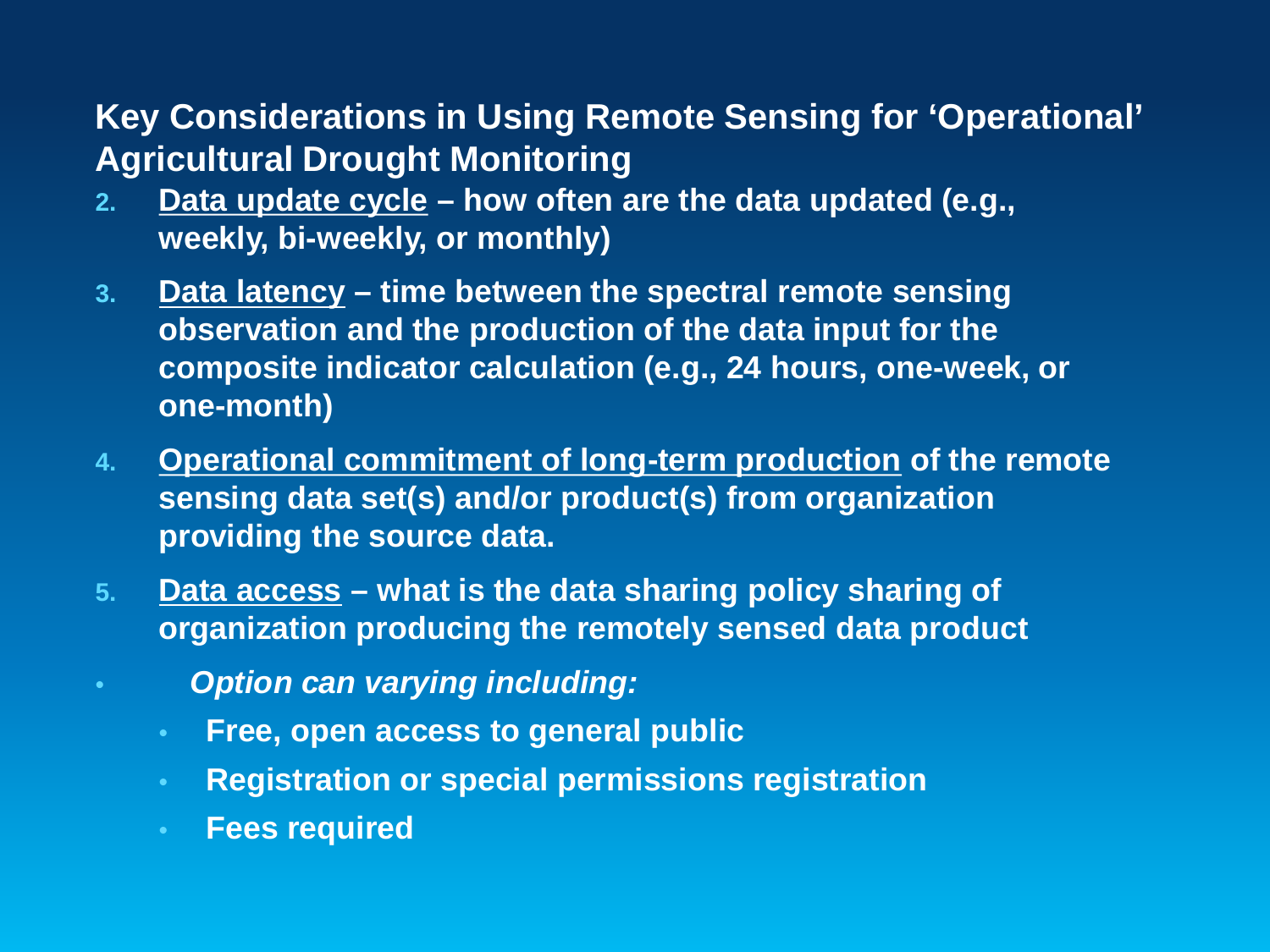#### **Soil Moisture SPI/SPEI FAPAR NDWI**





v







# **C**omposite **D**rought **I**ndex

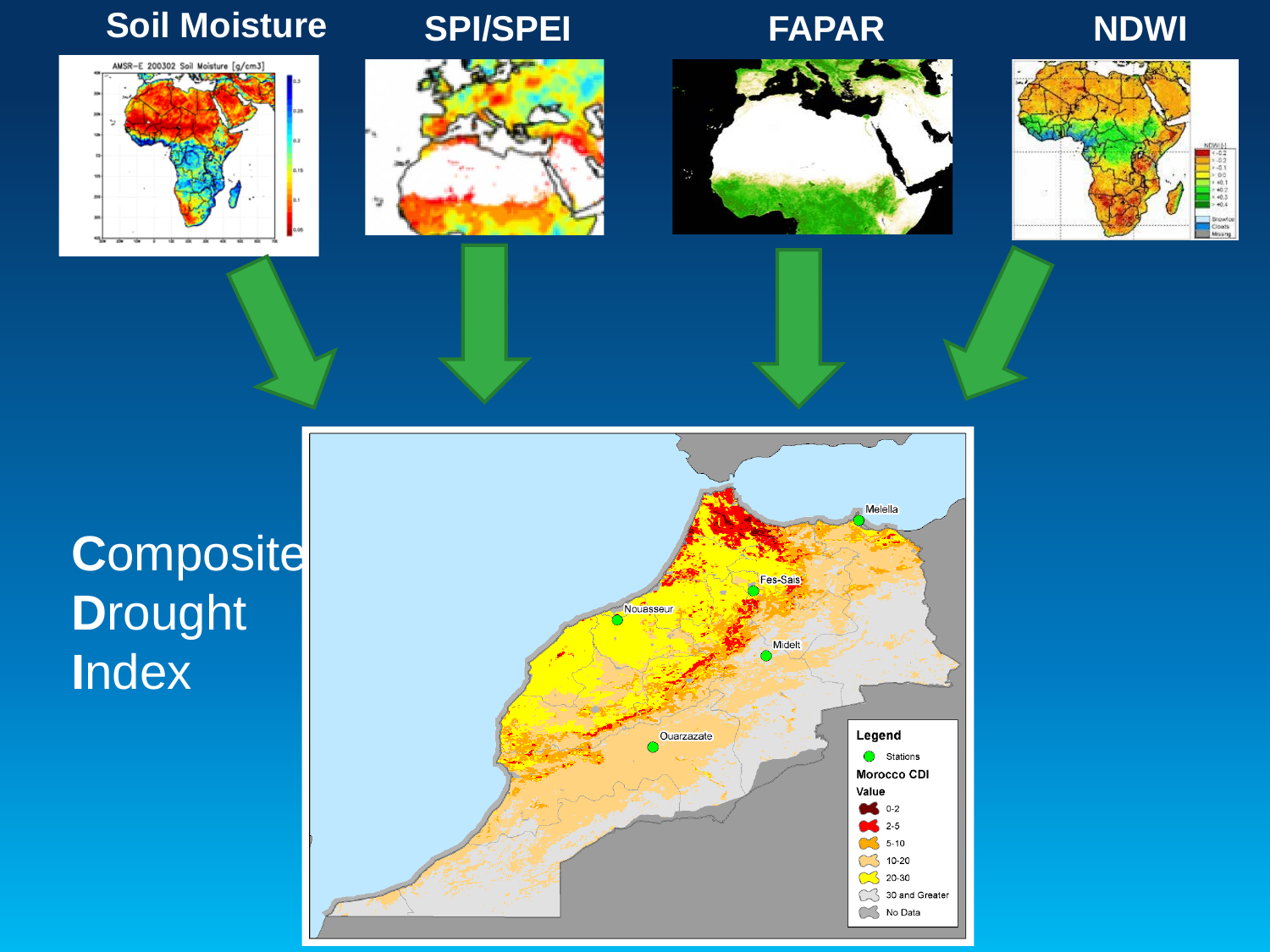#### **Calculating the CDI**

#### **Steps in the creation of the Gridded CDI**

- **A base grid will be created**
	- **The cell resolution will most likely be that of the coarsest input dataset**
- **All of the input grids need to be aggregated to match the base grid**
- **Each cell value will then be extracted and entered into the database.**
- **Once the overall history for a particular dataset is completed a stored procedure can be run on the values to rank cell's history**
- **When all of the datasets are complete and ranked the raw CDI can be calculated and ranked.**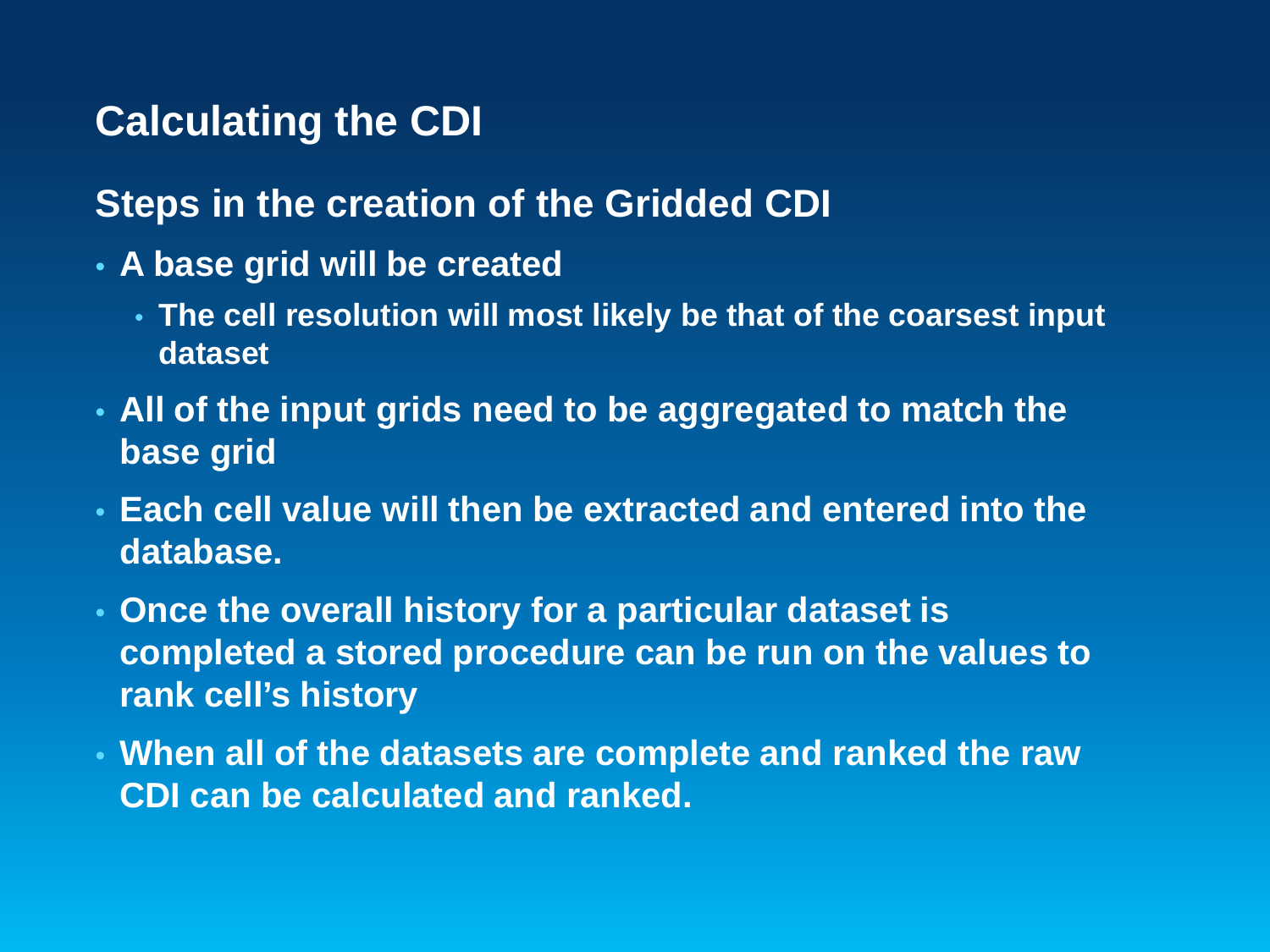### **CDI Python Scripting**

- **The process was built with the intention of:**
	- **Run by personnel with limited GIS/database/python skills.**
	- **To be easily updated**
	- **To be easily expandable**
	- **To run as quickly as possible.**

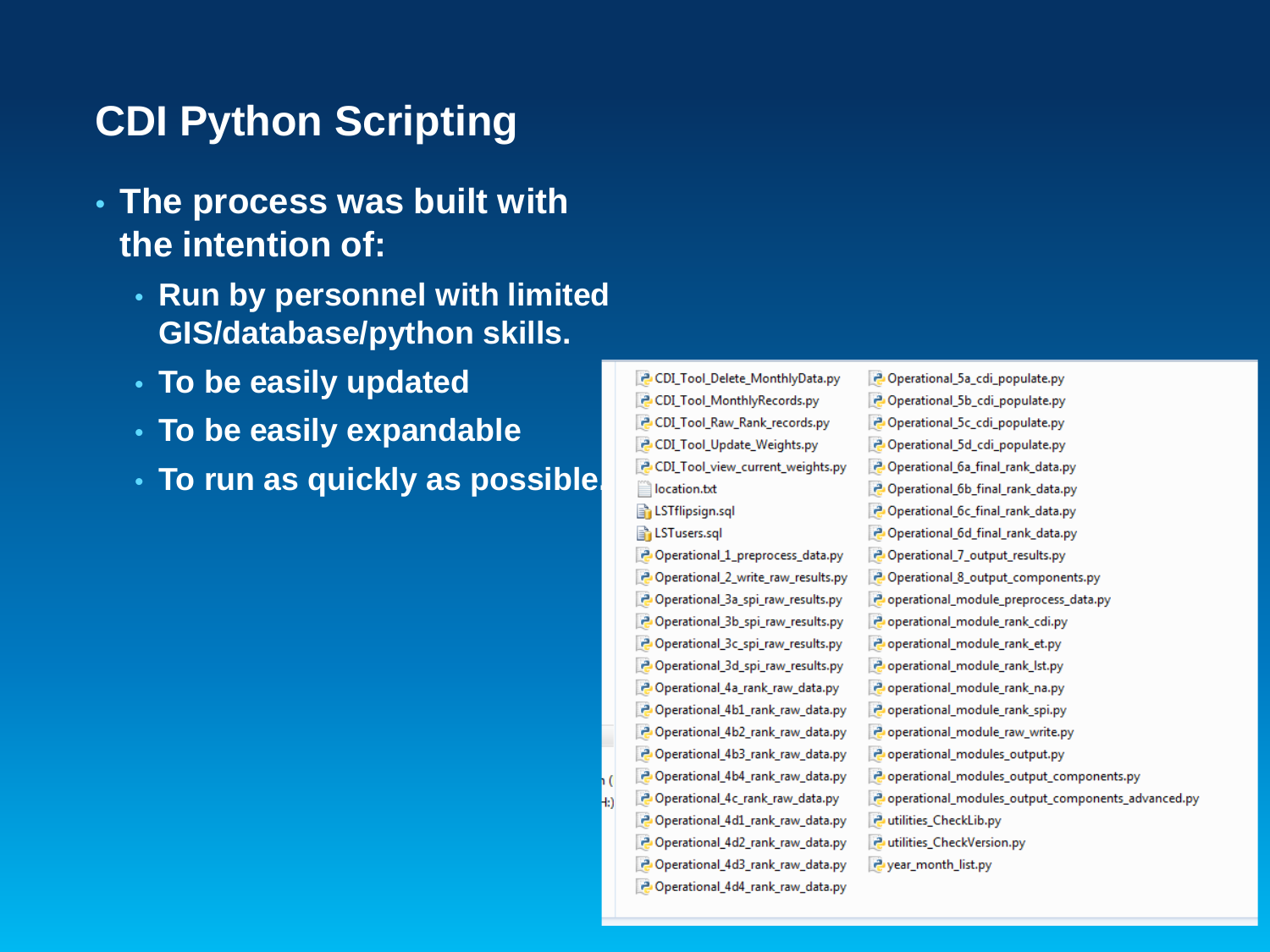#### **Calculating the CDI**

#### **Updating the Gridded CDI**

- **Adding an additional month of values to the database is relatively simple**
	- **Preprocess the data input to prepare it for value extraction.**
		- **Aggregate the new datasets to match the base grid**
	- **Add the new cell values to the database**
	- **Run the stored procedure to re-rank the cell values to include the new data values**
	- **Run the stored procedure to calculate the raw CDI values and rank the results**
	- **All processing is accomplished with ArcGIS, Spatial Analyst the standard Python install and 2 additional open source python**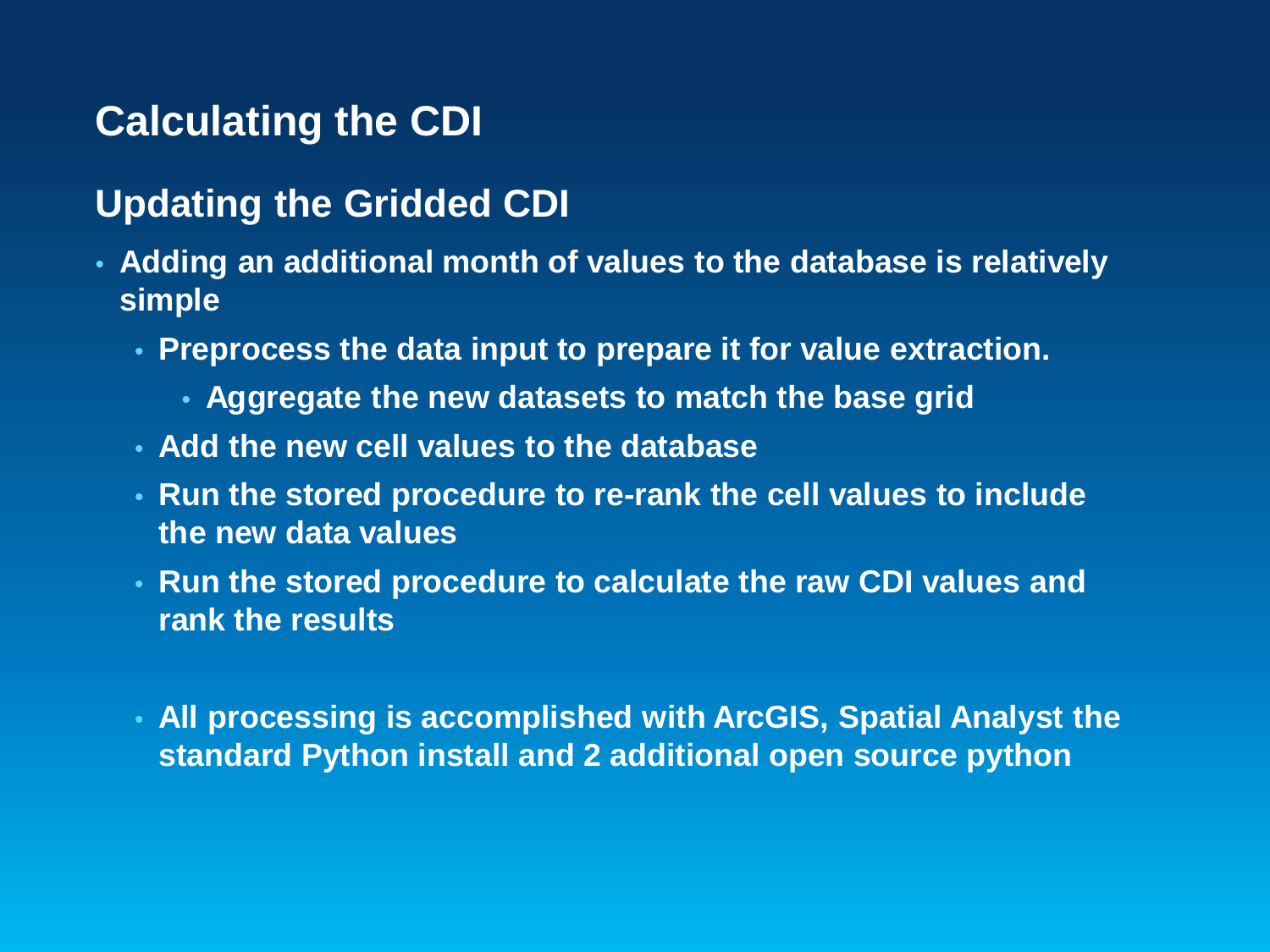#### **Script samples**

**The scripts cannot be included in the slides per the IMF/CRTS/NDMC contract. I will be showing them in the IDLE editor at this time.**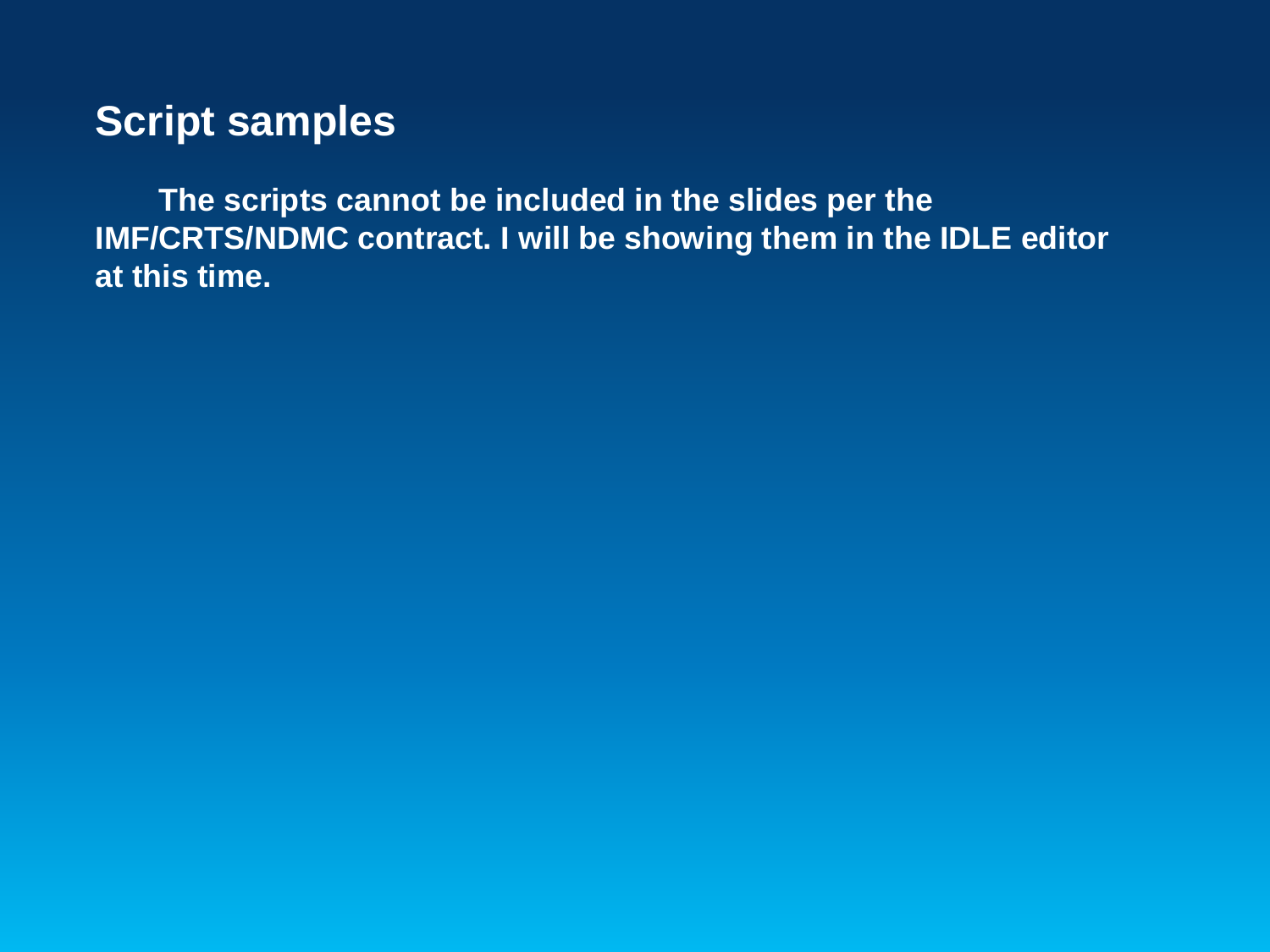#### **Comparison of the approaches**

- **The Gridded approach will produce a CDI value for every cell so interpolation of the data is no required**
	- **The results can still be interpolated and will produce a much smoother surface**
- **The weighting the ranking and all of the other calculations are the same for both approaches the difference is only in the amount of data being processed.**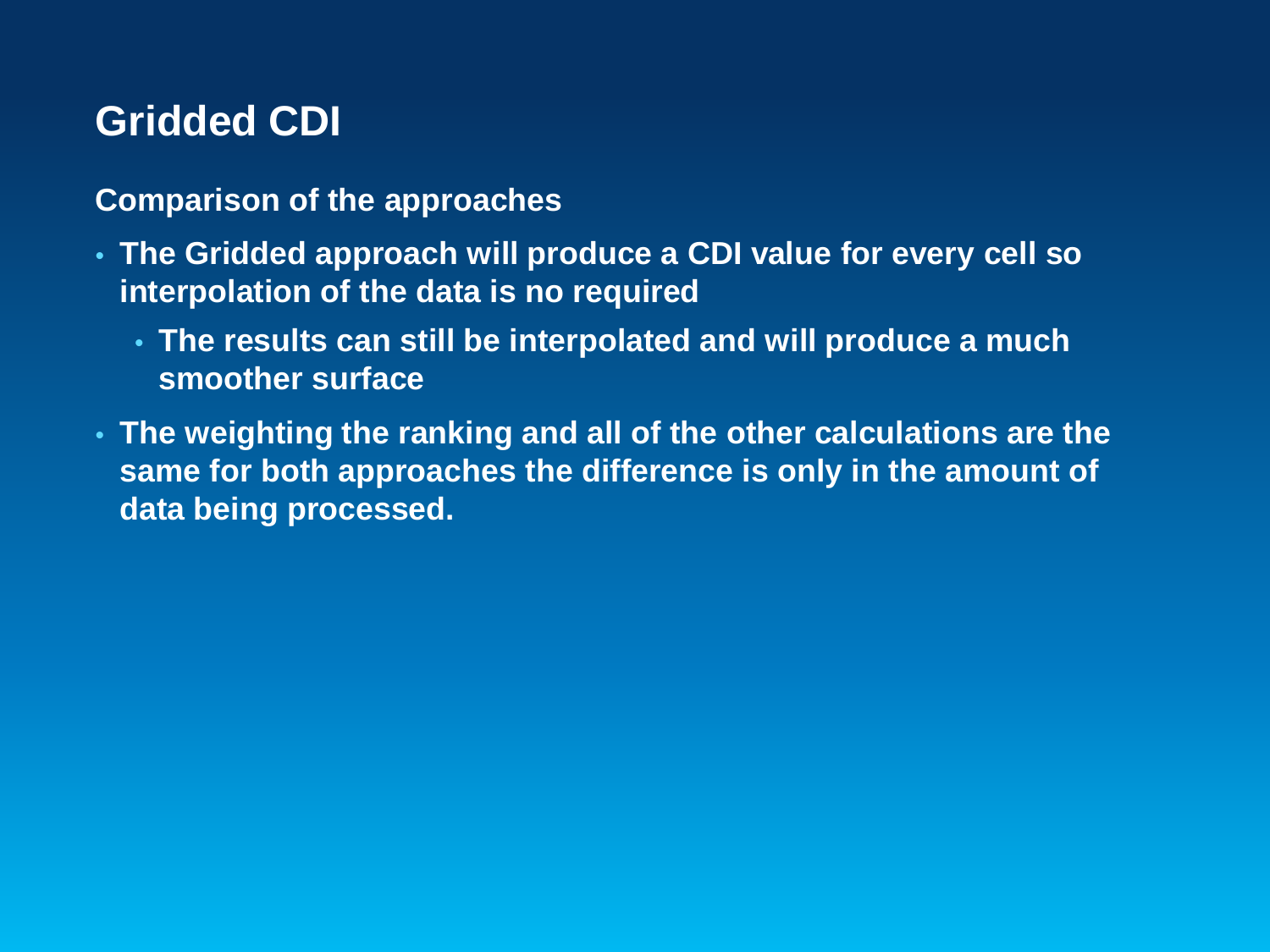**Issues with the Gridded Approach**

- **Very large datasets and huge numbers of calculations**
- **Production will require increasing amounts of processing power as more inputs are added or as the production is moved to decadal or weekly intervals**
- **Given the large amounts of data processing time may take a day or more**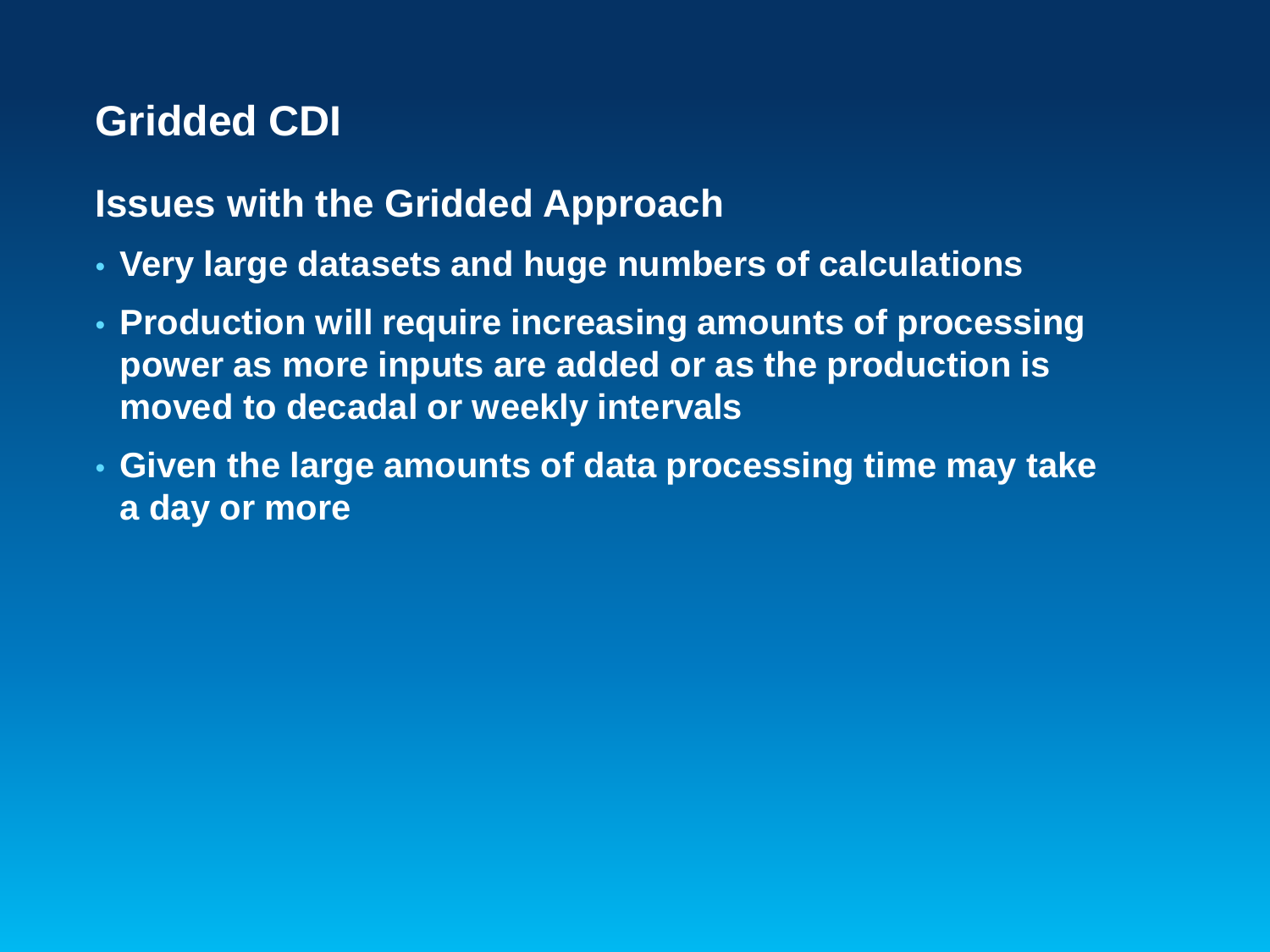#### **Positives with the Gridded Approach**

- **With the use of the this approach the coverage is evenly spread over the country**
- **Given the spacing and density of points it may be possible to create regional variations to allow better drought depiction**
- **With gridded datasets adding additional inputs will be relatively simple the only requirement will be that the datasets have a long enough history and cover the entire country**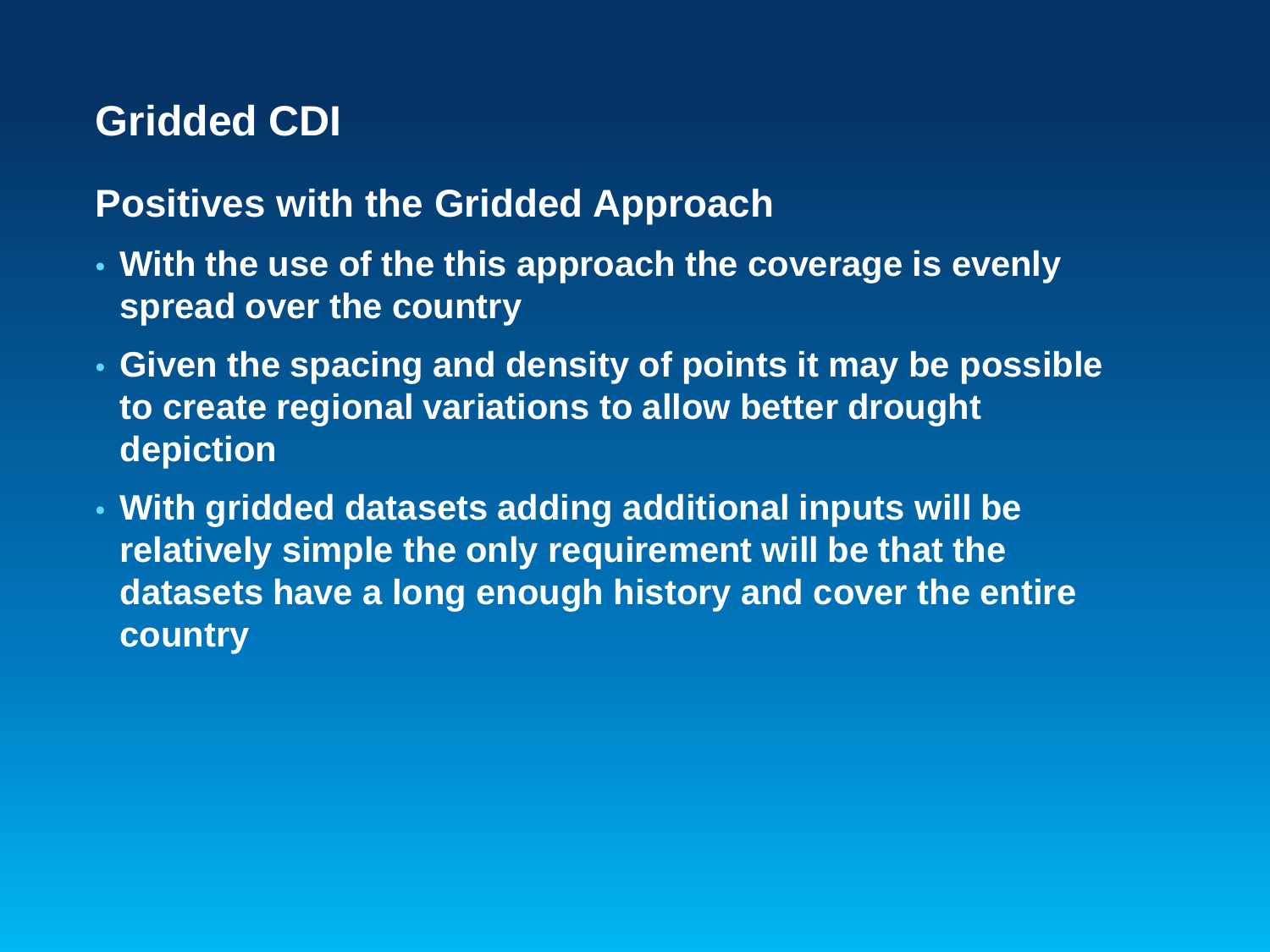#### **Requirements for production**

- **A relational Database**
	- **MS SQL Server or similar**
- **A machine setup to do the processing and populate the database**
- **Python and SQL scripting experience**
	- **Only minimal experience required unless you are adding additional inputs or making other large changes to the system.**
- **GIS tools to turn the ranked CDI's into a final Monthly grid**